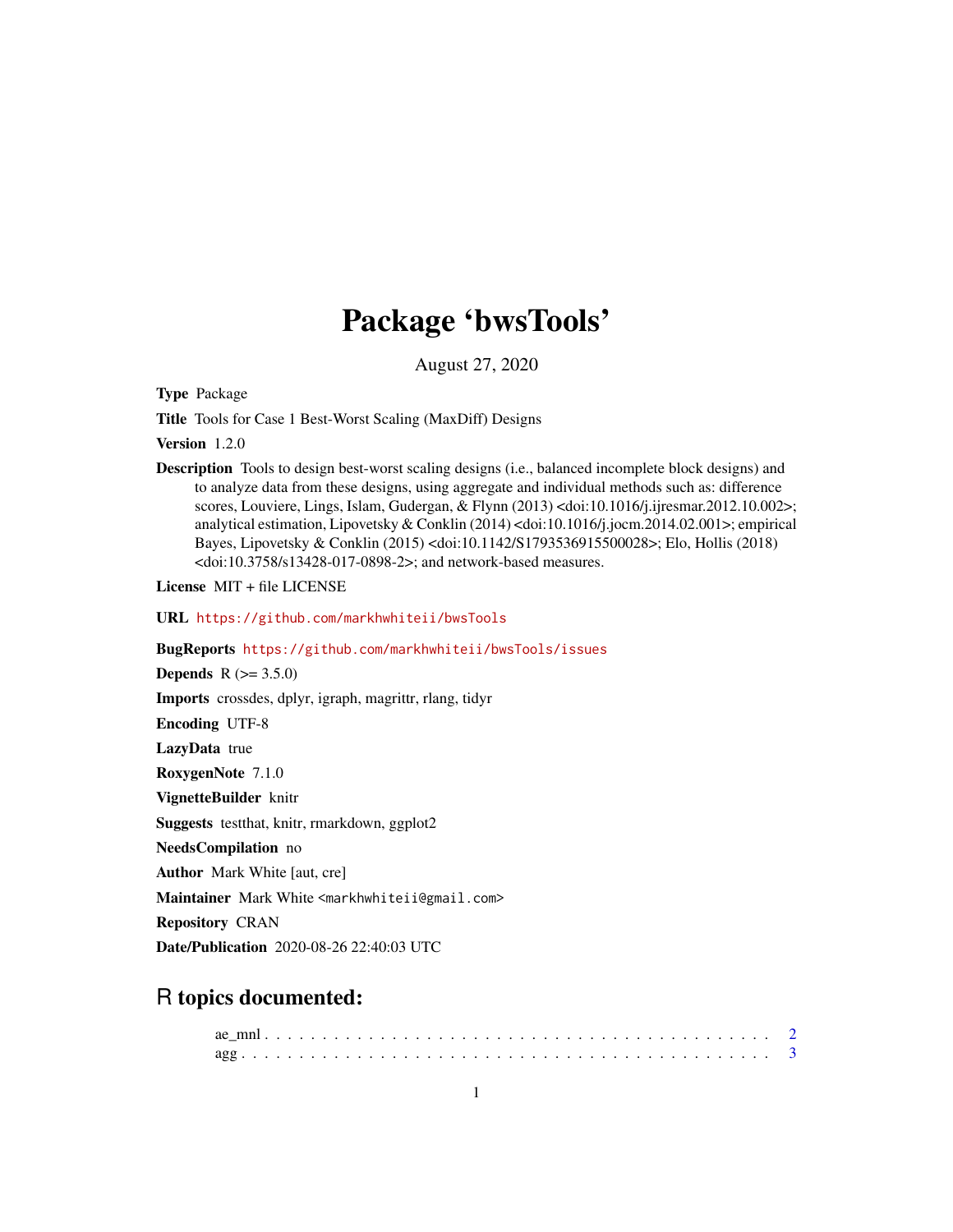#### <span id="page-1-0"></span>2 ae\_mnl

| Index |  |
|-------|--|
|       |  |
|       |  |
|       |  |
|       |  |
|       |  |
|       |  |
|       |  |
|       |  |
|       |  |
|       |  |

ae\_mnl *Analytical Estimation of a Multinomial Logit Model for Best-Worst Scaling*

# Description

This uses Equations 7, 10, 12, 13, and 18 from Lipovetsky & Conklin (2014) to take vectors of total times shown to participants, total times selected as best, and total times selected as worst. It uses their closed-form solution to calculate utility coefficients—as well as their standard errors and confidence intervals—and choice probabilities.

#### Usage

 $ae_{mnl}(data, totals, bests, works, z = 1.96)$ 

# Arguments

| data   | A data frame where each row represents an item, and three columns represent<br>total times shown to participants, total times selected as bests, and total time<br>selected as worsts. |
|--------|----------------------------------------------------------------------------------------------------------------------------------------------------------------------------------------|
| totals | A string that is the name of the column for totals in the data.                                                                                                                        |
| bests  | A string that is the name of the column for bests in the data.                                                                                                                         |
| worsts | A string that is the name of the column for worsts in the data.                                                                                                                        |
| z      | A z-value to calculate the confidence intervals. Defaults to 1.96, a 95% CI.                                                                                                           |

# Value

A data.frame containing the utility coefficients (with standard error and confidence intervals) and choice probabilities for each item (row) in the data.

### References

Lipovetsky, S., & Conklin, M. (2014). Best-worst scaling in analytical closed-form solution. The Journal of Choice Modelling, 10, 60-68. doi: 10.1016/j.jocm.2014.02.001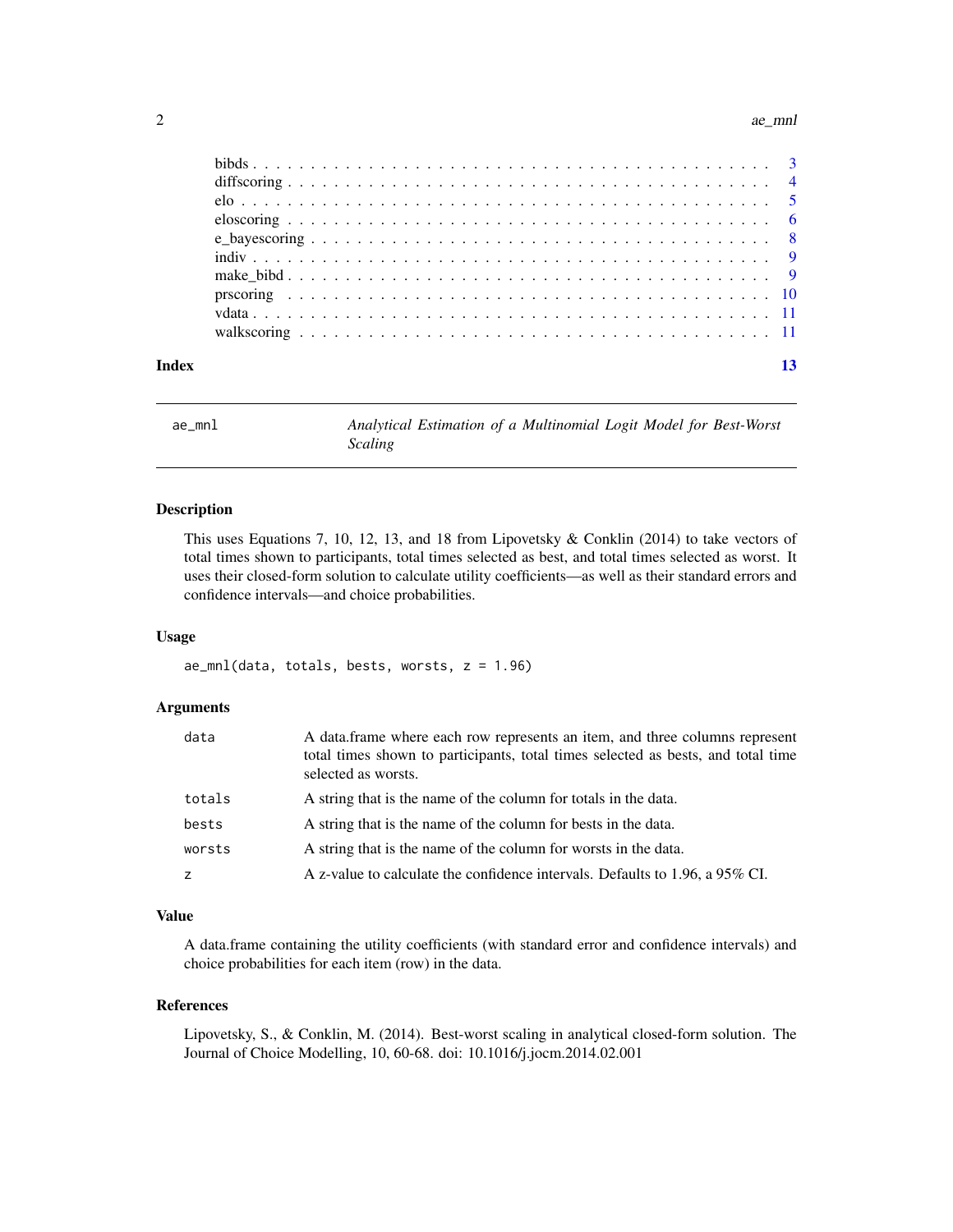#### Examples

```
# Replicate Table 6 from Lipovetsky & Conklin (2014)
d <- data.frame(
 totals = c(7145, 7144, 7144, 7144, 7145, 7145, 7144, 7146, 8166,
             7145, 7144, 7144, 7145, 7144, 7145, 7144, 7146),
 bests = c(1733, 968, 5218, 2704, 2307, 692, 1816, 689, 2483, 1422,
            362, 2589, 4158, 825, 829, 859, 966),
 worsts = c(1324, 2139, 113, 1010, 772, 3986, 1438, 2397, 1041, 1538,
 4597, 966, 305, 2875, 2256, 2259, 1604)
)
results <- ae_mnl(d, "totals", "bests", "worsts")
(d <- cbind(d, results))
```
agg *Example Data for Non-BIBD Aggregate-Level Best-Worst Scaling*

#### **Description**

A tibble that shows the format a tibble should take when it is submitted to an aggregate scoring function that is NOT ae\_mnl(), which assumes a balanced incomplete block design (BIBD).

### Usage

agg

# Format

An object of class tbl\_df (inherits from tbl, data.frame) with 400 rows and 4 columns.

bibds *Balanced Incomplete Block Designs for use in Best-Worst Scaling*

#### **Description**

A data.frame of 32 different balanced incomplete block designs (BIBD) that can be used to set up best-worst scaling studies. The columns are: design, which is an identification number that can is fed to get\_bibd; t, which is the number of items (or "treatments") one will be using in the study; k, which is how many of the items the respondent sees per trial; r, which is how many times the participant sees each item across all of the trials; b, which is how many trials (or "blocks") there are in the design; and lambda, which indicates how many times each pair of options co-occur throughout the design. This is taken from Table 11.3 in Cochran  $\&$  Cox (1957), including only the designs where t and b are both less than or equal to 20 (as any larger would put cognitive strain on a respondent).

<span id="page-2-0"></span> $\log$  3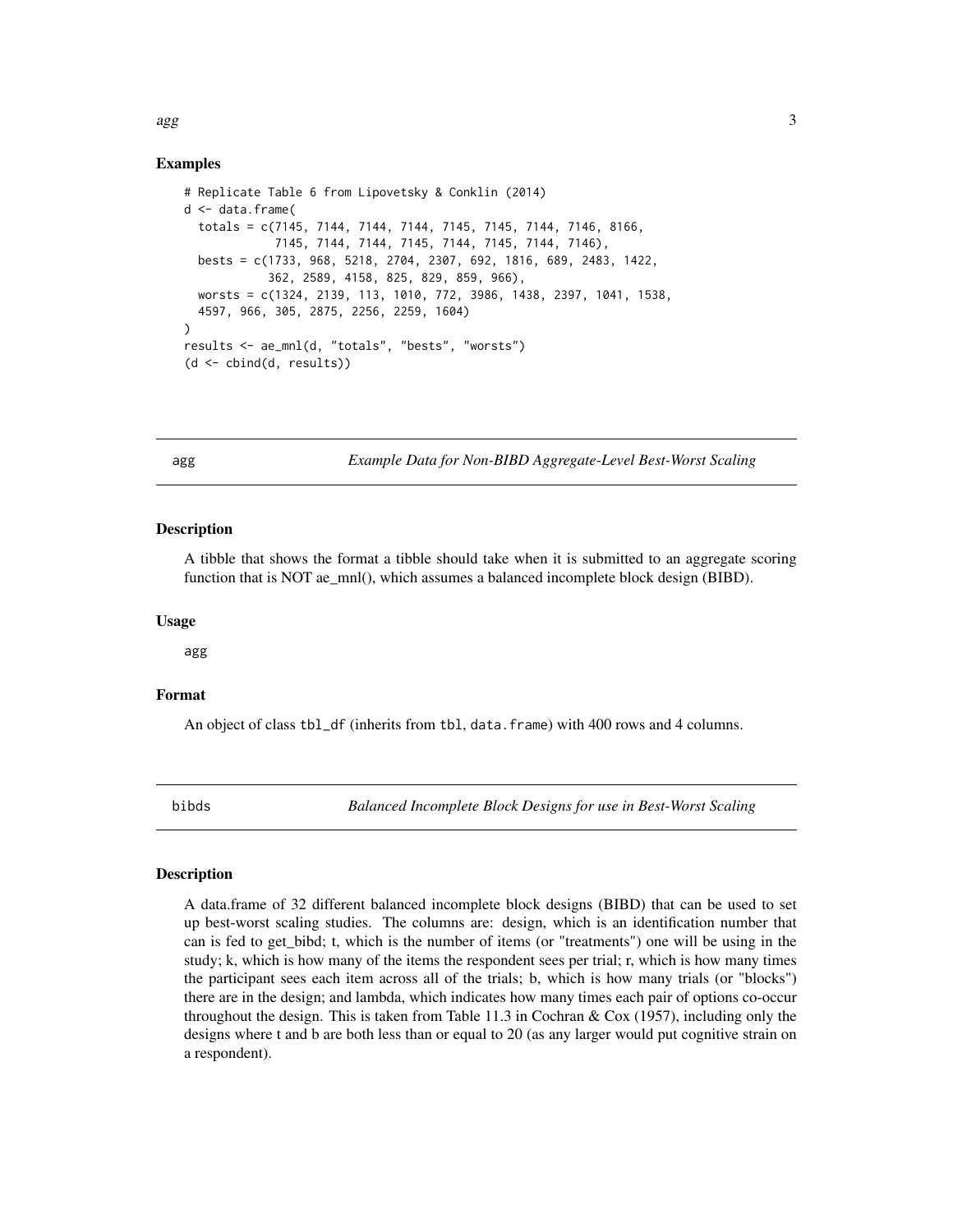#### <span id="page-3-0"></span>Usage

bibds

# Format

An object of class data. frame with 32 rows and 6 columns.

# References

Cochran, W. G., & Cox, G. M. (1957). Balanced and partially balanced incomplete block designs. In Experimental designs (2nd ed., pp. 439–482). New York: John Wiley & Sons, Inc.

diffscoring *Difference Method to Calculate Individual Best-Worst Scores*

# Description

Calculate best-worst scores for each respondent-item combination. This is simply taking the total number of times a respondent selected the item as "best" and subtracting from that the number of times a respondent selected the item as "worst" (Louviere et al., 2013).

# Usage

diffscoring(data, id, block, item, choice, std = FALSE, wide = FALSE)

# Arguments

| data   | A data frame of the type described in details.                                                                                                                                                                                                                                                                                                   |
|--------|--------------------------------------------------------------------------------------------------------------------------------------------------------------------------------------------------------------------------------------------------------------------------------------------------------------------------------------------------|
| id     | A string of the name of the id column.                                                                                                                                                                                                                                                                                                           |
| block  | A string of the name of the block column.                                                                                                                                                                                                                                                                                                        |
| item   | A string of the name of the item column.                                                                                                                                                                                                                                                                                                         |
| choice | A string of the name of the choice column.                                                                                                                                                                                                                                                                                                       |
| std    | Logical of whether or not one wants to standardize the data to a $-1$ to $+1$ range.                                                                                                                                                                                                                                                             |
| wide   | Logical of whether or not one wants the data returned in long (each row is an<br>item-respondent combination and all best-worst scores are in the same column)<br>format (FALSE) or in wide format (where each row is a respondent, and the<br>best-worst scores for the items are in their own columns). See the 'indiv' data<br>as an example. |

# Details

This function requires data to be in a specified format. Each row must represent a respondent-blocklabel combination. That is, it indicates the person, the block (or trial), the item that was judged, and a column indicating whether it was chosen as best (+1), worst (-1), or wasn't selected as either (0).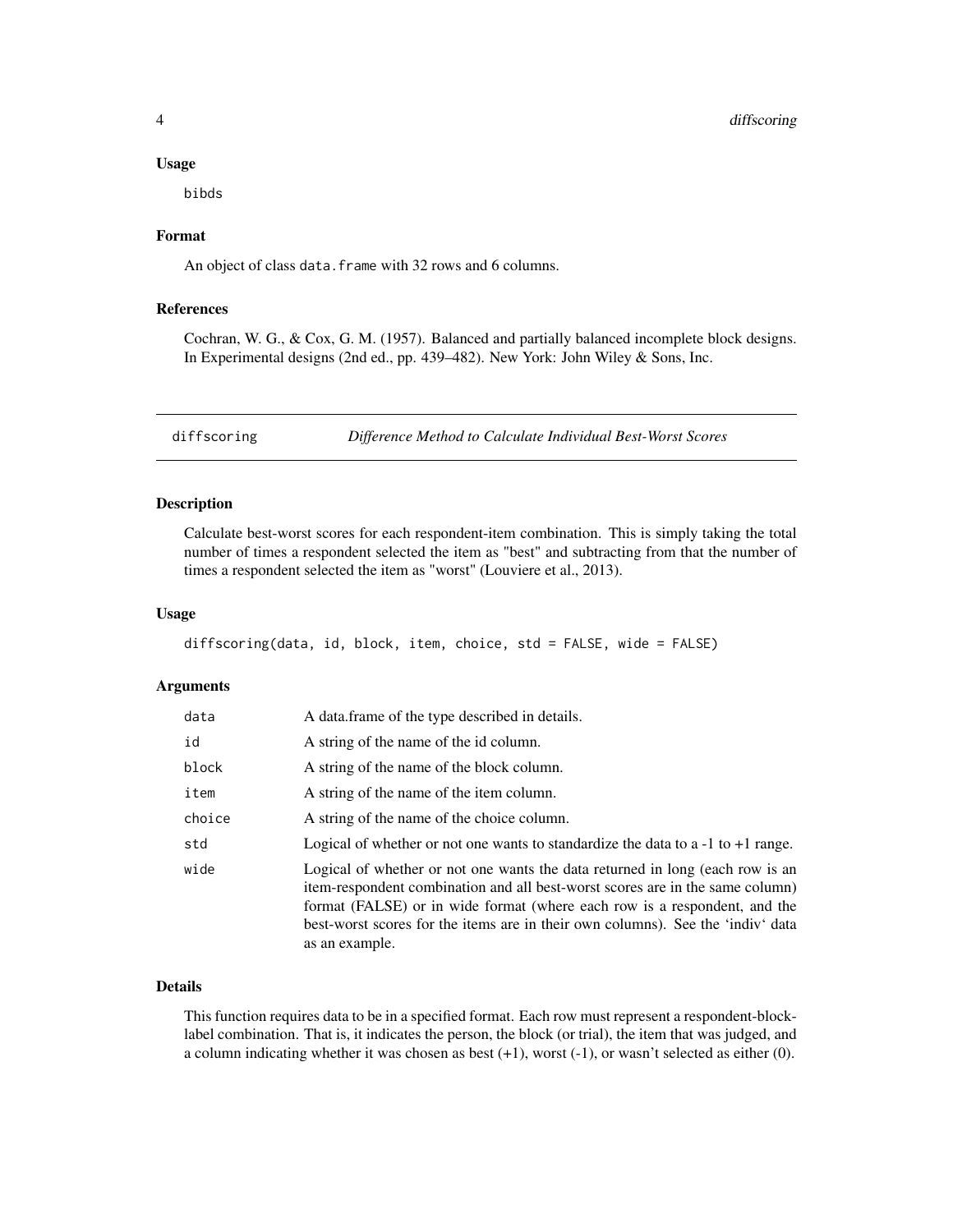# <span id="page-4-0"></span>Value

A data.frame containing the id and item columns as well as a "bws" column that indicates the best worst score. If 'wide = TRUE', then each item has its own column and the bws is filled-in those columns.

#### References

Louviere, J., Lings, I., Islam, T., Gudergan, S., & Flynn (2013). An introduction to the application of (case 1) best-worst scaling in marketing research. International Journal of Research in Marketing, 30(3), 292-303. doi: 10.1016/j.ijresmar.2012.10.002

# Examples

```
data(indiv)
head(indiv)
diffscoring(indiv, "id", "block", "label", "value")
diffscoring(indiv, "id", "block", "label", "value", TRUE, TRUE)
```
elo *Elo Method to Calculate Aggregate Best-Worst Scores*

#### **Description**

Calculate aggregate best-worst scores using Elo scoring. This specific application comes from Hollis (2018). It makes each individual/block pairwise comparisons and updates Elo scores based on who won and lost those comparisons. No ties are considered, which occurs between all of the items that have not been selected as either best or worst. Hollis (2018) also recommends adding two "dummy items": one that defeats every other item, and one that loses to every other item. This is employed here. The default K is 30, per Hollis (2018). Since Elo is temporal in nature, Hollis also recommends running various iterations, each with a different randomization of the order of matchups. The default is the 100 used by Hollis. These are averaged together to calculate individual Elo best-worst scores. Elo scores are all initialized at 1000.

# Usage

```
elo(data, id, block, item, choice, K = 30, iter = 100)
```
### Arguments

| data   | A data frame of the type described in details.                                                                                        |
|--------|---------------------------------------------------------------------------------------------------------------------------------------|
| id     | A string of the name of the id column.                                                                                                |
| block  | A string of the name of the block column.                                                                                             |
| item   | A string of the name of the item column.                                                                                              |
| choice | A string of the name of the choice column.                                                                                            |
| K      | The Elo K-factor. The default is 30, per Hollis (2018).                                                                               |
| iter   | Number of different randomizations of the "matchup" order to iterate through.<br>The default is Hollis's (2018, 2019) recommendation. |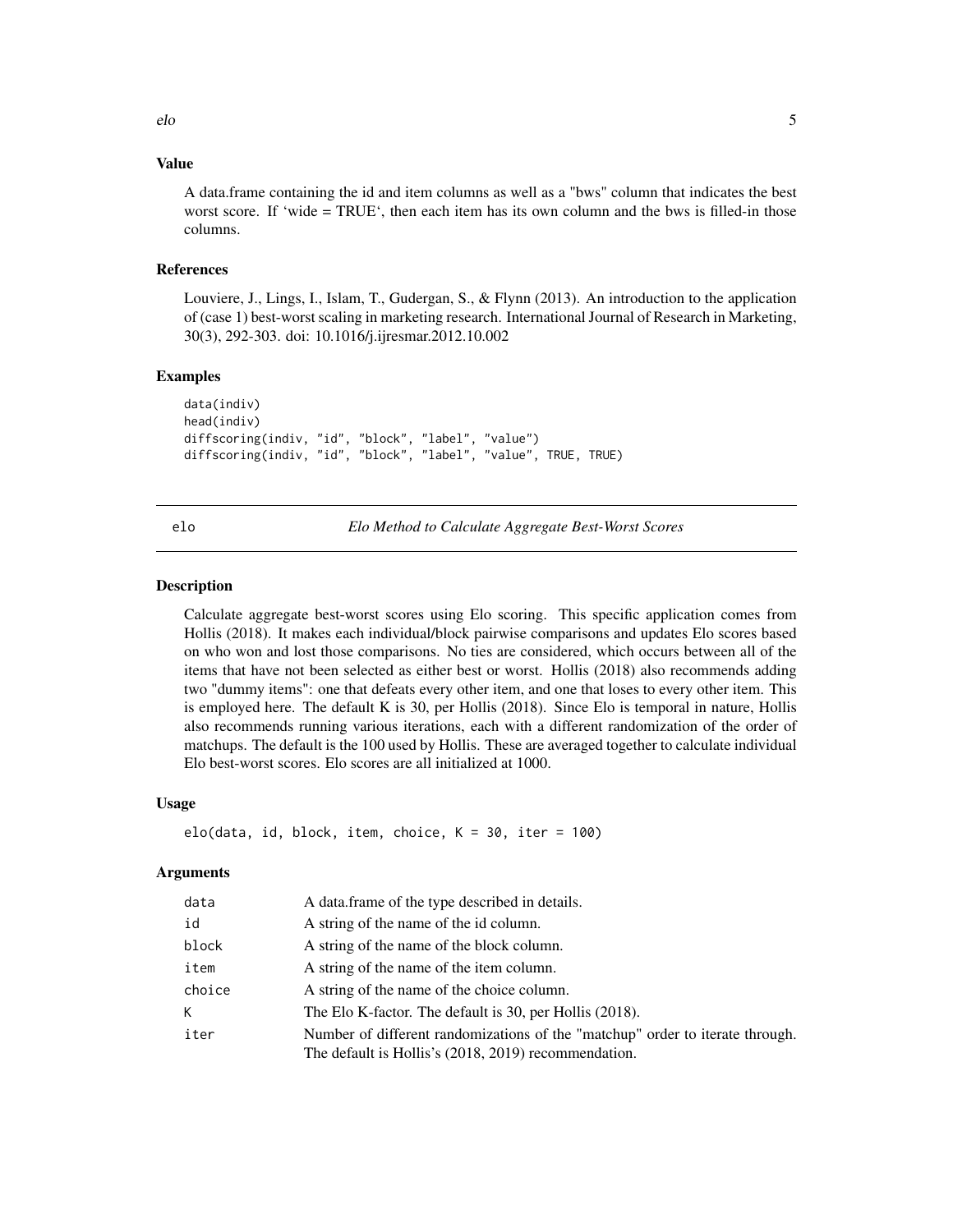#### <span id="page-5-0"></span>Details

This function requires data to be in a specified format. Each row must represent a respondent-blocklabel combination. That is, it indicates the person, the block (or trial), the item that was judged, and a column indicating whether it was chosen as best (+1), worst (-1), or wasn't selected as either (0).

# Value

A data.frame containing the item column as well as an "elo" column that indicates the Elo score.

#### References

Hollis, G. (2018). Scoring best-worst data in unbalanced many-item designs, with applications to crowdsourcing semantic judgments. Behavior Research Methods, 50(2), 711-729. doi: 10.3758/s13428- 017-0898-2

Hollis, G. (2019). The role of number of items per trial in best-worst scaling experiments. Behavior Research Methods. doi: 10.3758/s13428-019-01270-w

# Examples

```
data(agg)
head(agg)
# run more than 1 iter; just doing 1 here for speed
elo(agg, "pid", "trial", "character", "decision", iter = 1)
```
eloscoring *Elo Method to Calculate Individual Best-Worst Scores*

# **Description**

Calculate individual best-worst scores using Elo scoring. This specific application comes from Hollis (2018). It makes each block pairwise comparisons and updates Elo scores based on who won and lost those comparisons. No ties are considered, which occurs between all of the items that have not been selected as either best or worst. Hollis (2018) also recommends adding two "dummy items": one that defeats every other item, and one that loses to every other item. This is employed here. The default K is 30, per Hollis (2018). Since Elo is temporal in nature, Hollis also recommends running various iterations, each with a different randomization of the order of matchups. The default is the 100 used by Hollis. These are averaged together to calculate individual Elo best-worst scores. Elo scores are all initialized at 1000.

# Usage

```
eloscoring(data, id, block, item, choice, K = 30, iter = 100, wide = FALSE)
```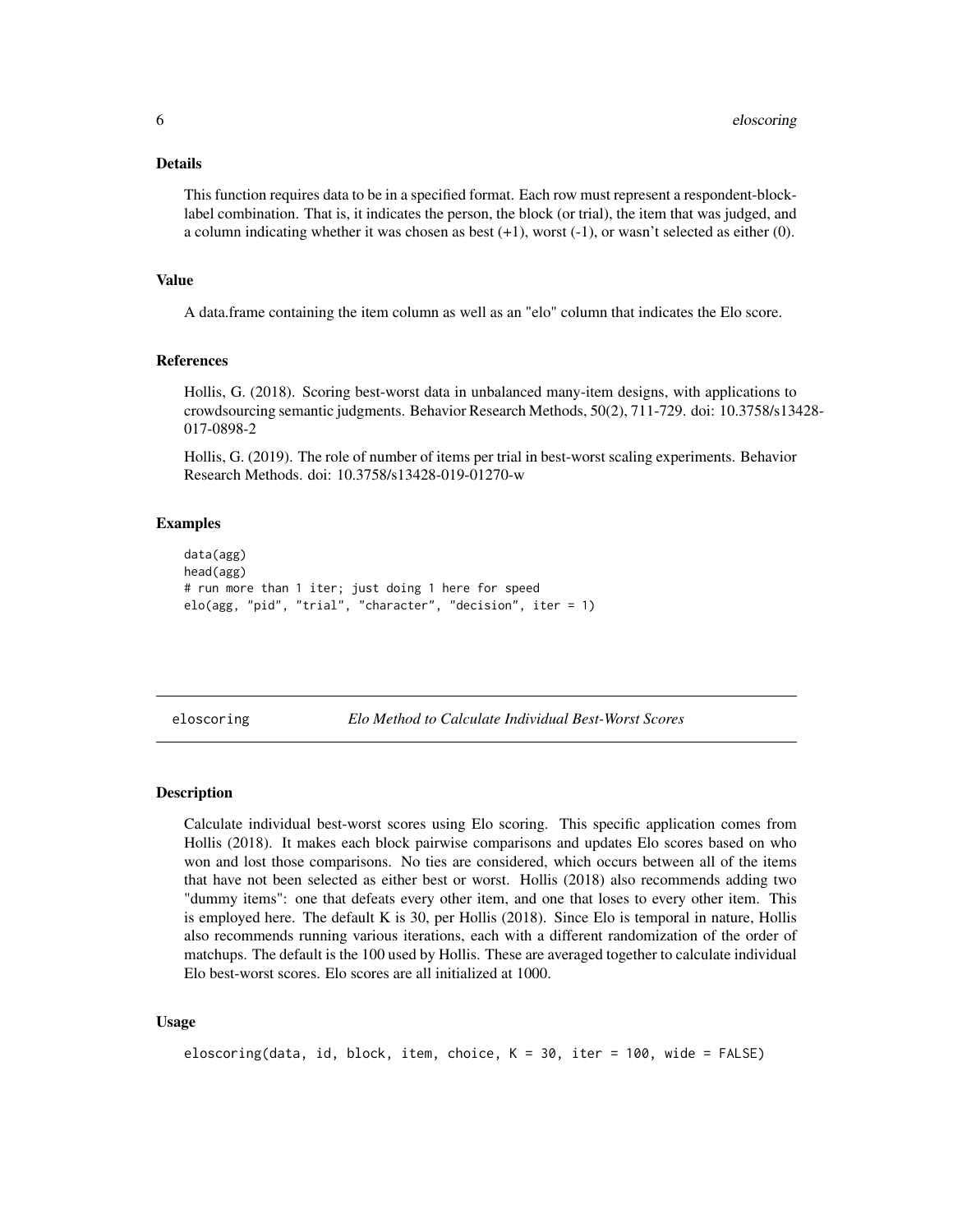# eloscoring 7

#### Arguments

| data   | A data frame of the type described in details.                                                                                                                                                                                                                                                                                                   |
|--------|--------------------------------------------------------------------------------------------------------------------------------------------------------------------------------------------------------------------------------------------------------------------------------------------------------------------------------------------------|
| id     | A string of the name of the id column.                                                                                                                                                                                                                                                                                                           |
| block  | A string of the name of the block column.                                                                                                                                                                                                                                                                                                        |
| item   | A string of the name of the item column.                                                                                                                                                                                                                                                                                                         |
| choice | A string of the name of the choice column.                                                                                                                                                                                                                                                                                                       |
| К      | The Elo K-factor. The default is 30, per Hollis (2018).                                                                                                                                                                                                                                                                                          |
| iter   | Number of different randomizations of the "matchup" order to iterate through.<br>The default is Hollis's (2018, 2019) recommendation.                                                                                                                                                                                                            |
| wide   | Logical of whether or not one wants the data returned in long (each row is an<br>item-respondent combination and all best-worst scores are in the same column)<br>format (FALSE) or in wide format (where each row is a respondent, and the<br>best-worst scores for the items are in their own columns). See the 'indiv' data<br>as an example. |

# Details

This function requires data to be in a specified format. Each row must represent a respondent-blocklabel combination. That is, it indicates the person, the block (or trial), the item that was judged, and a column indicating whether it was chosen as best (+1), worst (-1), or wasn't selected as either (0).

#### Value

A data.frame containing the id and item columns as well as a "elo" column that indicates the Elo score. If 'wide = TRUE', then each item has its own column and the Elo score is filled-in those columns.

# References

Hollis, G. (2018). Scoring best-worst data in unbalanced many-item designs, with applications to crowdsourcing semantic judgments. Behavior Research Methods, 50(2), 711-729. doi: 10.3758/s13428- 017-0898-2

Hollis, G. (2019). The role of number of items per trial in best-worst scaling experiments. Behavior Research Methods. doi: 10.3758/s13428-019-01270-w

# Examples

```
data(indiv)
head(indiv)
# run more than 1 iter; just doing 1 here for speed
eloscoring(indiv, "id", "block", "label", "value", iter = 1)
```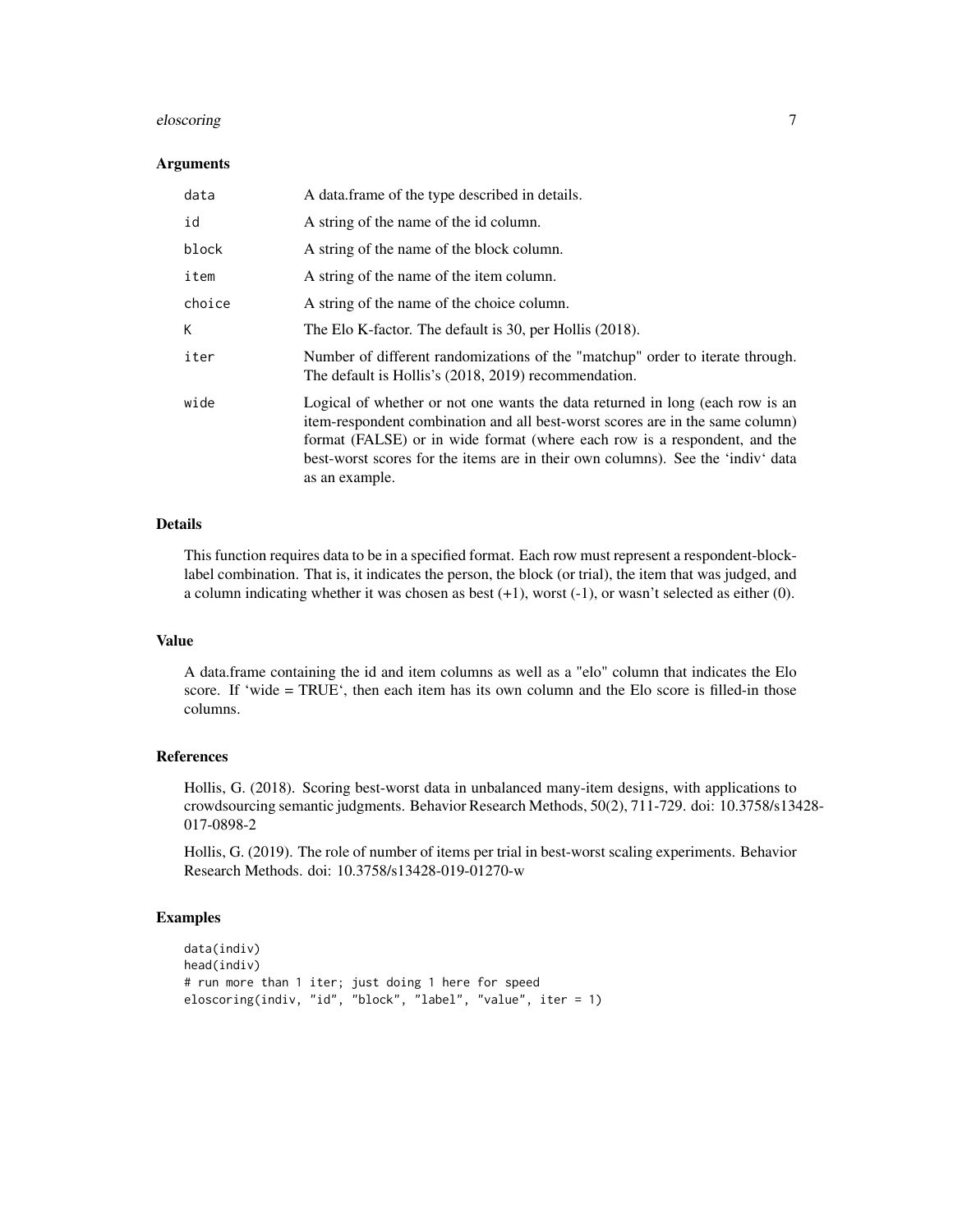<span id="page-7-0"></span>

#### Description

Individual utilities from empirical bayes estimations. Instead of doing the computationally-expensive hierarchical Bayesian multinomial logistic regression model, Lipovetsky & Conklin (2015) show an empirical Bayes way to calculate this analytically. This function calculates choice probabilities shown using Equation 10 in Lipovetsky  $&$  Conklin (2015) and transforms them to be on a linear regression coefficient scale. Default values for the E and alpha parameters are those performing best in their empirical example.

#### Usage

```
e_bayescoring(data, id, block, item, choice, E = 0.1, alpha = 1, wide = FALSE)
```
#### Arguments

| data   | A data frame of the type described in details.                                                                                                                                                                                                                                                                                                   |
|--------|--------------------------------------------------------------------------------------------------------------------------------------------------------------------------------------------------------------------------------------------------------------------------------------------------------------------------------------------------|
| id     | A string of the name of the id column.                                                                                                                                                                                                                                                                                                           |
| block  | A string of the name of the block column.                                                                                                                                                                                                                                                                                                        |
| item   | A string of the name of the item column.                                                                                                                                                                                                                                                                                                         |
| choice | A string of the name of the choice column.                                                                                                                                                                                                                                                                                                       |
| E      | Value of precision shown in Equation 8 of Lipovetsky $&$ Conklin (2015). If the<br>naive estimate for a choice probability is 0, it is replaced with E; If the naive<br>estimate for the choice probability is $1$ , i is replaced with $1 - E$ .                                                                                                |
| alpha  | The mixing parameter shown in Equation 10 of Lipovetsky & Conklin $(2015)$ .<br>This shapes how much the naive individual estimate and how much of the ag-<br>gregate estimate influences the resulting estimate.                                                                                                                                |
| wide   | Logical of whether or not one wants the data returned in long (each row is an<br>item-respondent combination and all best-worst scores are in the same column)<br>format (FALSE) or in wide format (where each row is a respondent, and the<br>best-worst scores for the items are in their own columns). See the 'indiv' data<br>as an example. |

# Details

This function requires data to be in a specified format. Each row must represent a respondent-blocklabel combination. That is, it indicates the person, the block (or trial), the item that was judged, and a column indicating whether it was chosen as best  $(+1)$ , worst  $(-1)$ , or wasn't selected as either  $(0)$ .

#### Value

A data.frame containing the id and item columns as well as a "b\_ebayes" column that indicates the utility coefficient. If 'wide = TRUE', then each item has its own column and the coefficient is filled-in those columns.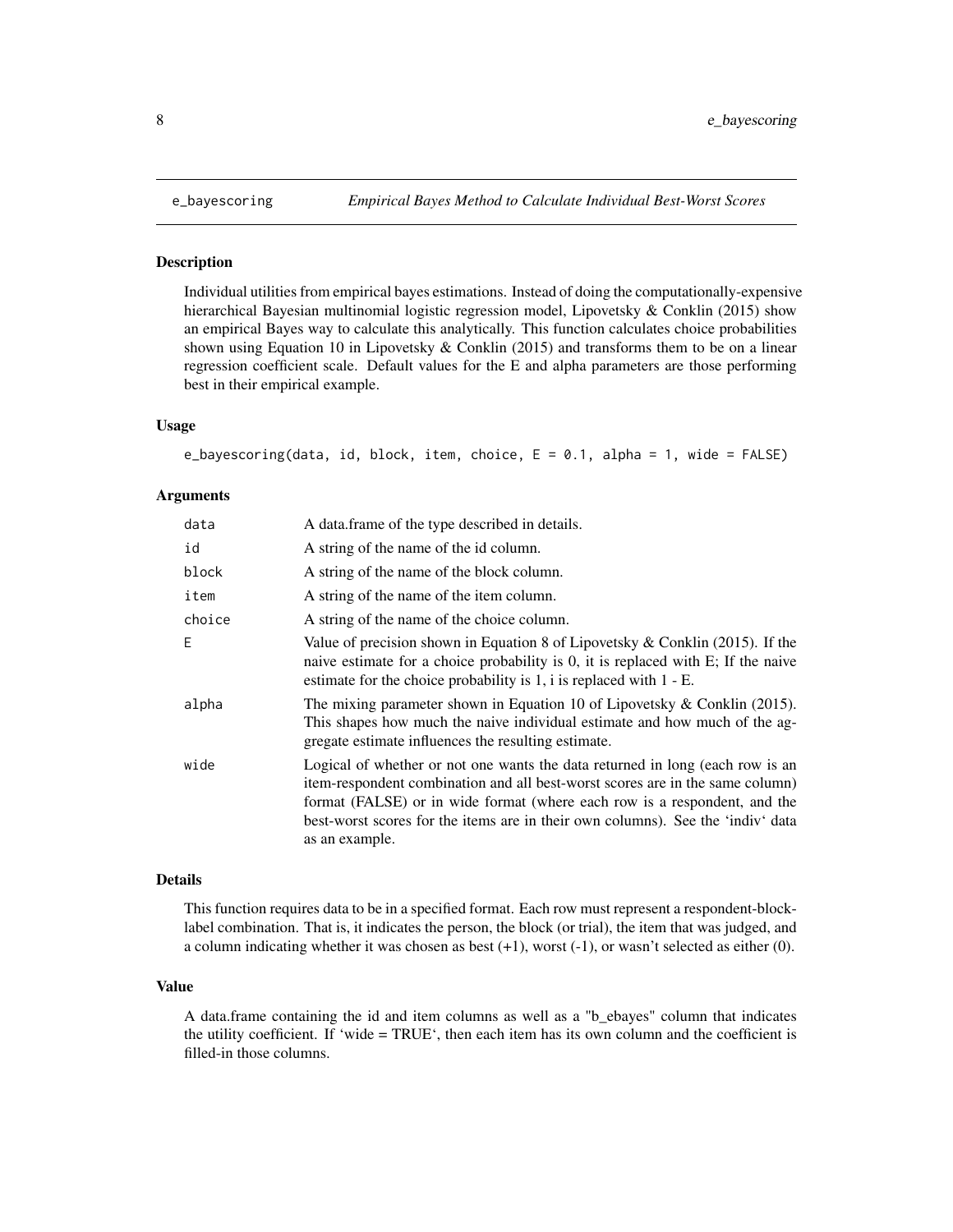#### <span id="page-8-0"></span>indiv 9

# References

Lipovetsky, S., & Conklin, M. (2015). MaxDiff priority estimations with and without HB-MNL. Advances in Adaptive Data Analysis, 7(1). doi: 10.1142/S1793536915500028

#### Examples

```
data(indiv)
head(indiv)
e_bayescoring(indiv, "id", "block", "label", "value")
```
indiv *Example Data for Individual-Level Best-Worst Scaling*

#### Description

A tibble that shows the format a tibble should take when it is submitted to a individual 'scoring' function.

# Usage

indiv

# Format

An object of class tbl\_df (inherits from tbl, data.frame) with 520 rows and 4 columns.

make\_bibd *Make Balanced Incomplete Block Designs from bibds Designs*

# Description

This function generates a balanced incomplete block design. It takes one argument, the design number from the bibds data.frame object. See bibds.

#### Usage

make\_bibd(design, seed = 1839)

#### Arguments

| design | Integer from 1 to 32. Corresponds to the characteristics from the bibds data.frame<br>object.                                                                                                          |
|--------|--------------------------------------------------------------------------------------------------------------------------------------------------------------------------------------------------------|
| seed   | Integer to set seed for reproducibility, such that the same design will be returned<br>on different occasions. Defaults to 1839, so that the function will, by default,<br>yield reproducible designs. |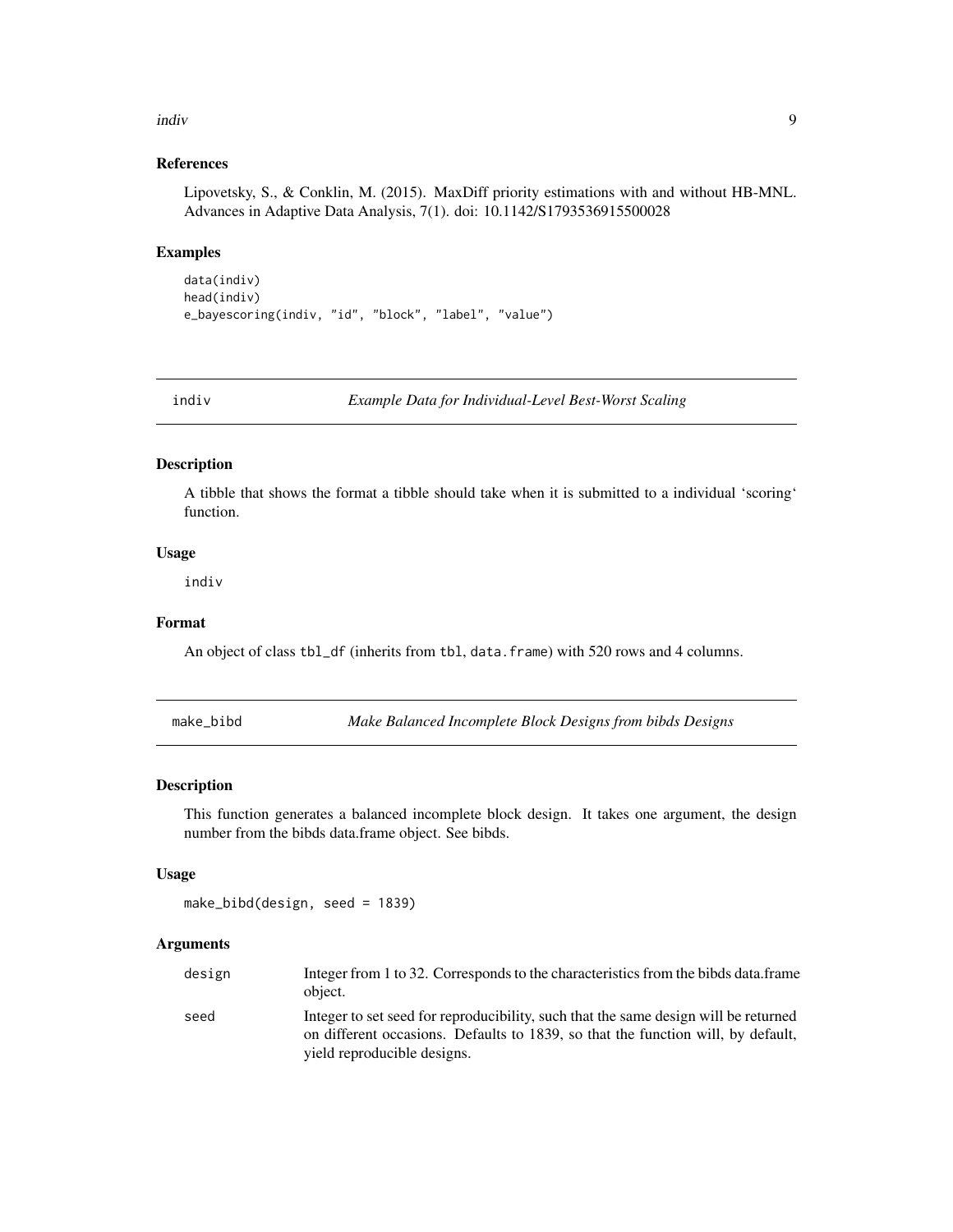# <span id="page-9-0"></span>Value

A tibble. The first column indicates the block, and the rest of the columns indicate which item is in each block.

prscoring *Page Rank Method to Calculate Individual Best-Worst Scores*

# **Description**

Calculate best-worst scores for each respondent-item combination. This uses the page rank method. It works virtually the same as the walkscoring method; the only difference is that there is a parameter for randomly "teleporting" to a random node. This can help prevent random walks from getting "stuck" in certain areas. Page rank scores using are calculated and synthesized in the same way as the method used in walkscoring(). See White (2019).

#### Usage

prscoring(data, id, block, item, choice, ..., wide = FALSE)

#### Arguments

| data     | A data frame of the type described in details.                                                                                                                                                                                                                                                                                                   |
|----------|--------------------------------------------------------------------------------------------------------------------------------------------------------------------------------------------------------------------------------------------------------------------------------------------------------------------------------------------------|
| id       | A string of the name of the id column.                                                                                                                                                                                                                                                                                                           |
| block    | A string of the name of the block column.                                                                                                                                                                                                                                                                                                        |
| item     | A string of the name of the item column.                                                                                                                                                                                                                                                                                                         |
| choice   | A string of the name of the choice column.                                                                                                                                                                                                                                                                                                       |
| $\cdots$ | Additional arguments to igraph::page_rank()                                                                                                                                                                                                                                                                                                      |
| wide     | Logical of whether or not one wants the data returned in long (each row is an<br>item-respondent combination and all best-worst scores are in the same column)<br>format (FALSE) or in wide format (where each row is a respondent, and the<br>best-worst scores for the items are in their own columns). See the 'indiv' data<br>as an example. |

#### Details

This function requires data to be in a specified format. Each row must represent a respondent-blocklabel combination. That is, it indicates the person, the block (or trial), the item that was judged, and a column indicating whether it was chosen as best (+1), worst (-1), or wasn't selected as either (0).

#### Value

A data.frame containing the id and item columns as well as a "walk" column that indicates the best worst score. If 'wide = TRUE', then each item has its own column and the walkscore is filled-in those columns.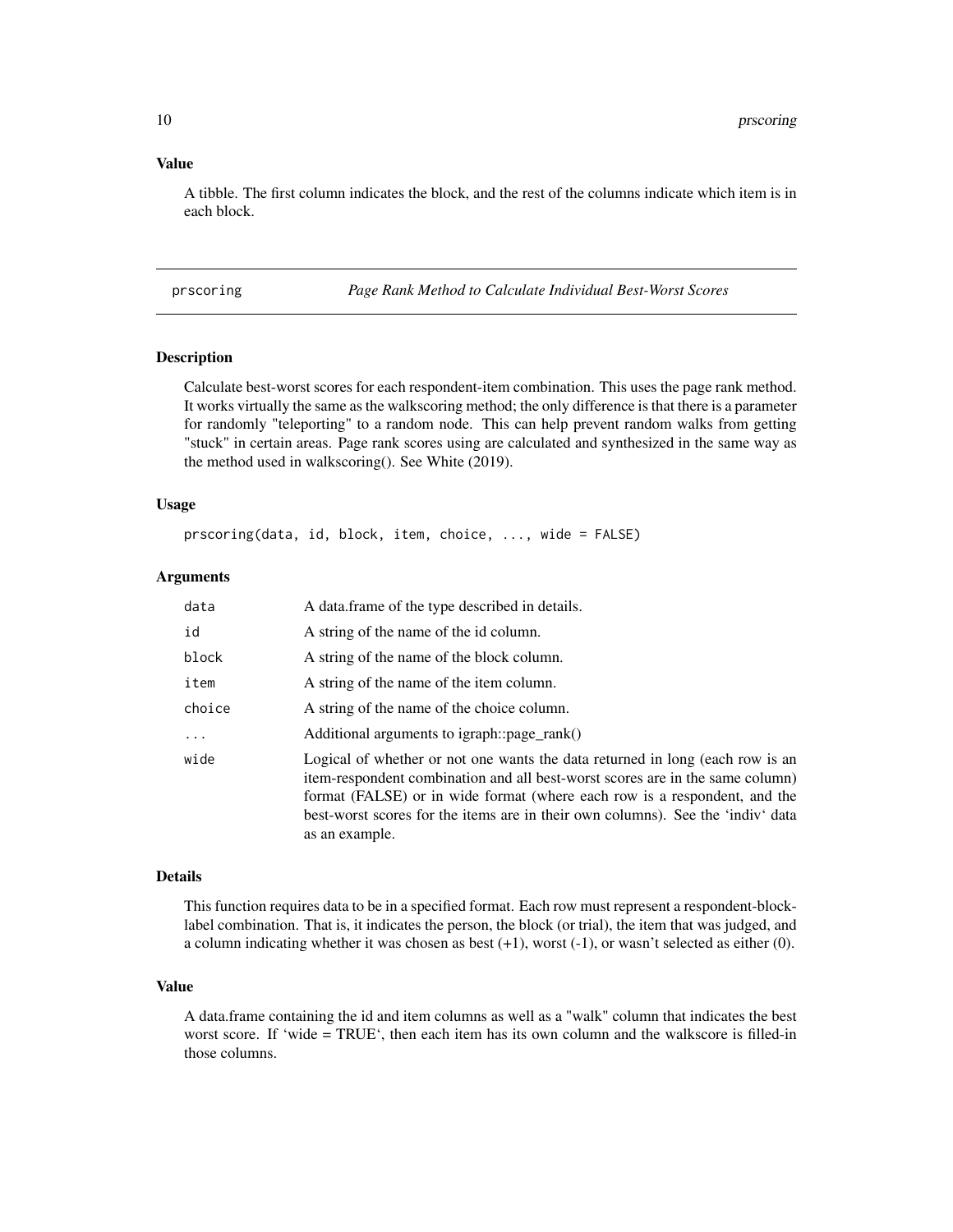<span id="page-10-0"></span>vdata 11

# References

Brin, S., & Page, L. (1998). The anatomy of a large-scale hypertextual Web search engine. Computer Networks and ISDN Systems, 30(1), 107-117.

Gleich, D. F. (2014). PageRank beyond the Web. arxiv.org/abs/1407.5107

White, M. H., II. (2019). bwsTools: An R package for case 1 best-worst scaling. Retrieved from https://osf.io/xftvq/

#### Examples

```
## Not run:
data(indiv)
head(indiv)
prscoring(indiv, "id", "block", "label", "value")
```
## End(Not run)

vdata *Example Data Used in Vignettes*

# Description

A tibble that shows the format a tibble should take when it is submitted to a individual 'scoring' function.

#### Usage

vdata

# Format

An object of class spec\_tbl\_df (inherits from tbl\_df, tbl, data.frame) with 18200 rows and 4 columns.

walkscoring *Walkscoring Method to Calculate Individual Best-Worst Scores*

#### **Description**

Calculate best-worst scores for each respondent-item combination. This uses the walkscoring method described in White (2019).

#### Usage

```
walkscoring(data, id, block, item, choice, walks = 10000, wide = FALSE)
```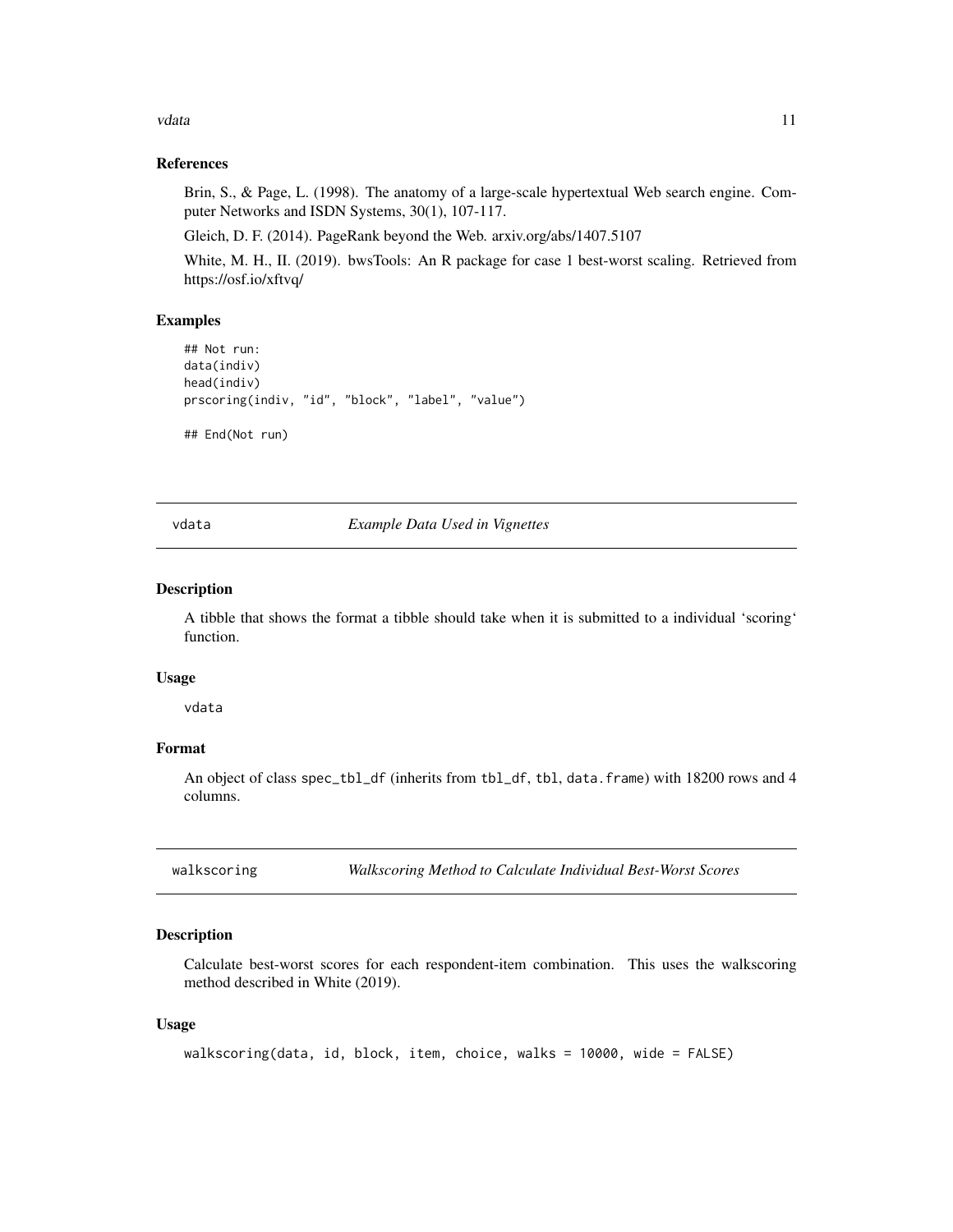#### Arguments

| data   | A data.frame of the type described in details.                                                                                                                                                                                                                                                                                                   |
|--------|--------------------------------------------------------------------------------------------------------------------------------------------------------------------------------------------------------------------------------------------------------------------------------------------------------------------------------------------------|
| id     | A string of the name of the id column.                                                                                                                                                                                                                                                                                                           |
| block  | A string of the name of the block column.                                                                                                                                                                                                                                                                                                        |
| item   | A string of the name of the item column.                                                                                                                                                                                                                                                                                                         |
| choice | A string of the name of the choice column.                                                                                                                                                                                                                                                                                                       |
| walks  | Integer indicating how many random walks to simulate.                                                                                                                                                                                                                                                                                            |
| wide   | Logical of whether or not one wants the data returned in long (each row is an<br>item-respondent combination and all best-worst scores are in the same column)<br>format (FALSE) or in wide format (where each row is a respondent, and the<br>best-worst scores for the items are in their own columns). See the 'indiv' data<br>as an example. |

# Details

This function requires data to be in a specified format. Each row must represent a respondent-blocklabel combination. That is, it indicates the person, the block (or trial), the item that was judged, and a column indicating whether it was chosen as best (+1), worst (-1), or wasn't selected as either (0).

# Value

A data.frame containing the id and item columns as well as a "walk" column that indicates the best worst score. If 'wide = TRUE', then each item has its own column and the walkscore is filled-in those columns.

# References

White, M. H., II. (2019). bwsTools: An R package for case 1 best-worst scaling. Retrieved from https://osf.io/xftvq/

# Examples

## Not run: data(indiv) head(indiv) # use more than 100 walks; only using 100 here for speed walkscoring(indiv, "id", "block", "label", "value", 100)

## End(Not run)